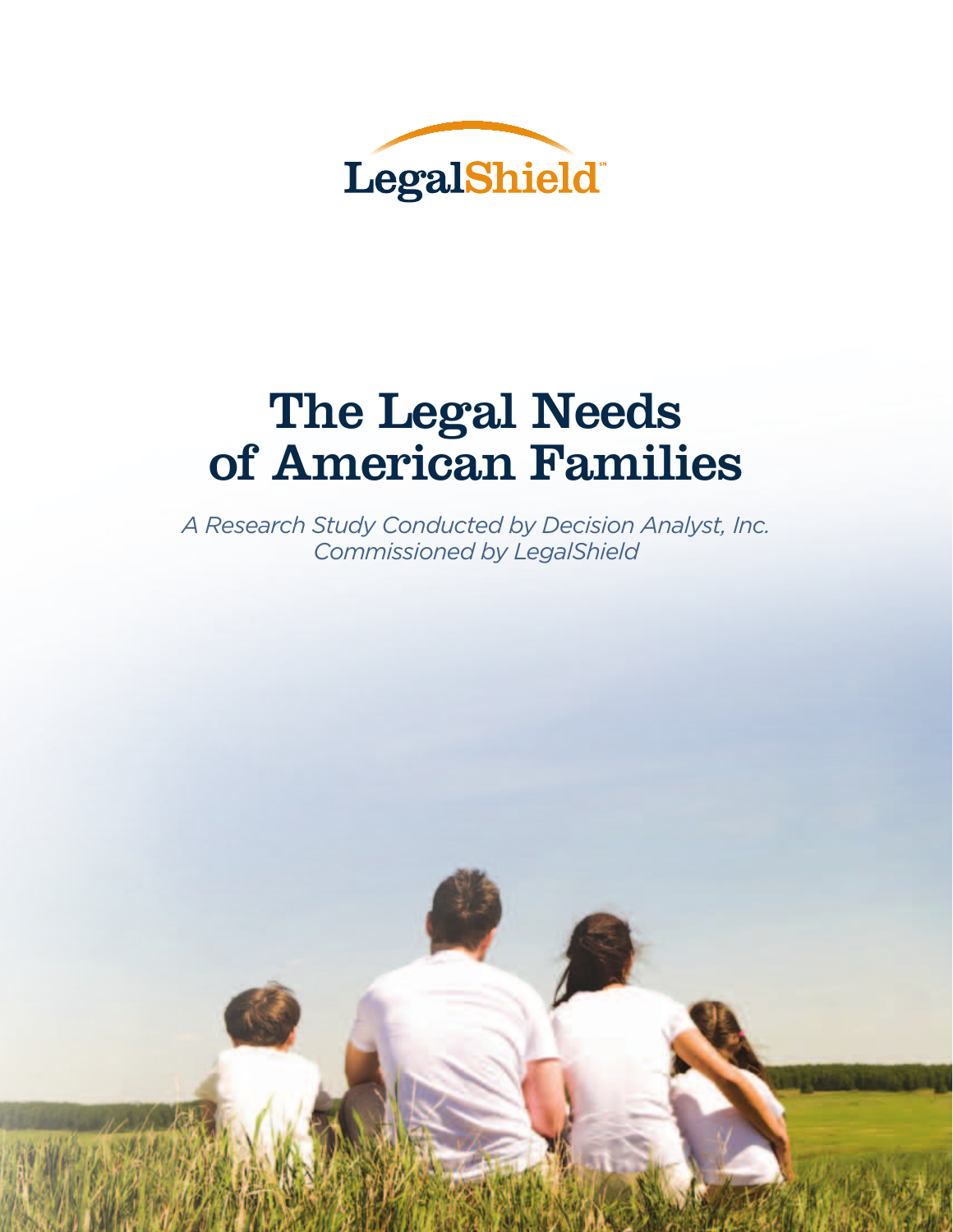## About the Study

This study of full-time employees in the U.S. was conducted over the Internet. A national probability sample of males and females aged 18 to 64 was drawn from American Consumer Opinion® Online, Decision Analyst's worldwide panel of over eight million consumers. The sample was balanced by geography and selected demographics such as gender, age, ethnicity, and household income. Panelists were invited by email to the screening survey, and those employed full-time were invited to Decision Analyst's DAISurvey™ website to participate in the study.

A total of 1,000 interviews were completed online from September 20 through September 26, 2012.

### About Decision Analyst

Decision Analyst is one of the largest marketing research and analytical consulting firms in North America, and serves an array of Fortune 500 companies around the world. The firm specializes in strategy research, product testing, advertising testing, and marketing optimization using advanced simulation techniques. The firm is headquartered in the Dallas-Fort Worth area.

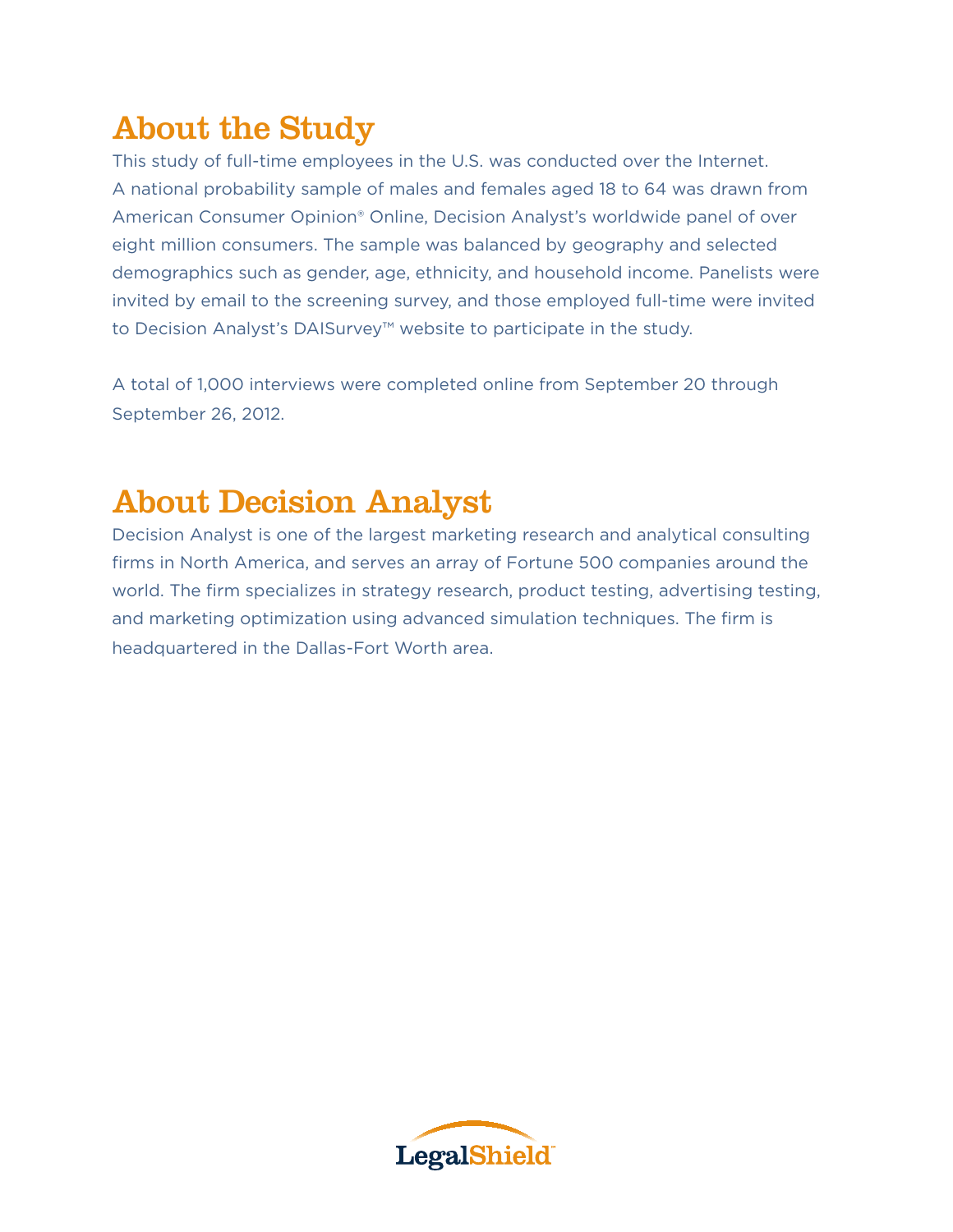### 57 Million Americans Have Legal Issues (That's a Whole Lot of People)

The *Legal Needs Of American Families Study* (Legal Needs Study) shows that working Americans and their families face a myriad of legal issues on almost a daily basis. The study shows that 57 million full-time working Americans experienced at least one significant legal event in the past 12 months, but only 60% of those who experienced such an event actually sought out the services of a lawyer to help them.

The areas of greatest need identified in the survey include auto and traffic issues such as traffic tickets and accidents, family issues such as adoption and divorce, and estate planning concerns such as wills, trusts, and estate or inheritance management.

The Legal Needs Study also shows that legal problems know no economic boundaries. All income levels experience legal issues or events at about the same rate - 66%.

#### **Top 25 Legal Issues Identified**

- *• Automobile accident*
- *• Execution of a contract*
- *• Secured a home mortgage/ refinanced home*
- *• Divorce*
- *• Speeding ticket or traffic violation*
- *• Prepared a will*
- *• Marriage*
- *• Leased an apartment or home*
- *• Set up a trust*
- *• Became executor of parents' estate*
- *• Was subpoenaed*
- *• Vehicle damaged while parked on street*
- *• Sold faulty merchandise*
- *• Identity theft*
- *• Inherited property*
- *• Filed bankruptcy*
- *• Friend who owes you money files for bankruptcy*
- *• Injured someone accidentally*
- *• Leased a vehicle*
- *• Challenged a will*
- *• Creditor taking legal action*
- *• Adoption of a child*
- *• Property was damaged while in storage*
- *• Dog bit someone*
- *• A tenant sued you*

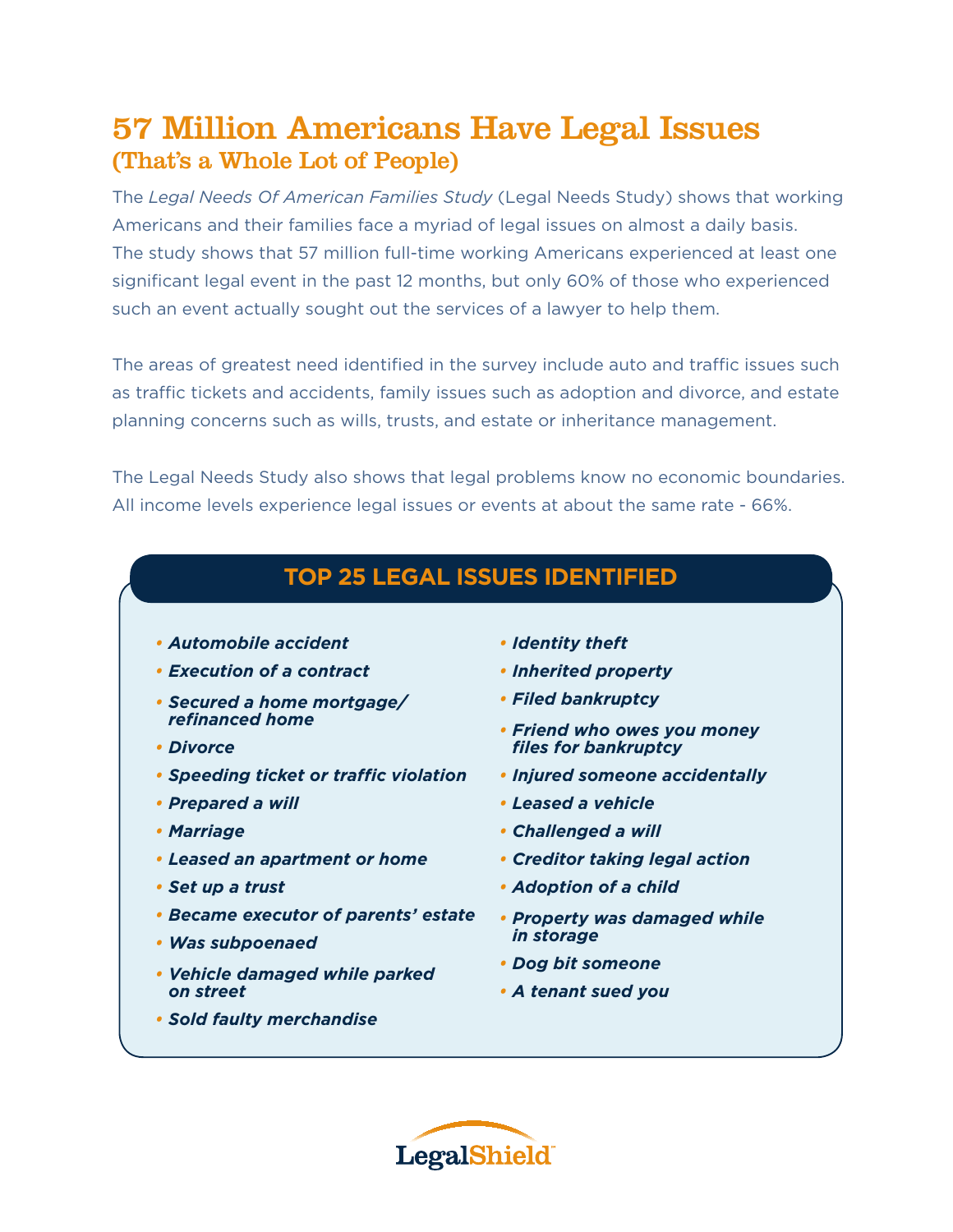### Many Americans Go It Alone

The *Legal Needs Study* shows that Americans forgo or avoid legal help because of cost, access and trust issues. According to survey results,



?

*93% of respondents believe lawyers charge too much for their services.* 

Respondents reported paying an average hourly rate of \$284, with nearly 25% paying in excess of \$400 per hour. Additionally, nearly 20% did not know their attorney's hourly rate.

Seventy-two percent of respondents believe that most lawyers are difficult to reach by phone and 63% believe that most lawyers are not responsive. An overwhelming

> *76% of respondents said that they were hesitant to call a lawyer.*

74% said they dread the thought of talking to a lawyer, and 72% said that most lawyers will try to take advantage of you.

The *Legal Needs Study* also indicates that Americans have a difficult time finding a qualified attorney to help them. Sixty-seven percent of respondents reported that they did not know a lawyer to call prior to needing one. The remainder said they found an attorney randomly through an online search, the Yellow Pages, or through some sort of advertising.

#### **10 Critical Issues Faced Without Attorney Assistance**

- *• IRS audit*
- *• Divorce*
- *• Automobile accident*
- *• Spouse died without a will*
- *• Arrested or detained by police*
- *• Adoption of a child*
- *• DWI or DUI*
- *• Identity theft*
- *• Bought or refinanced home*
- *• Unjustified property repossession*

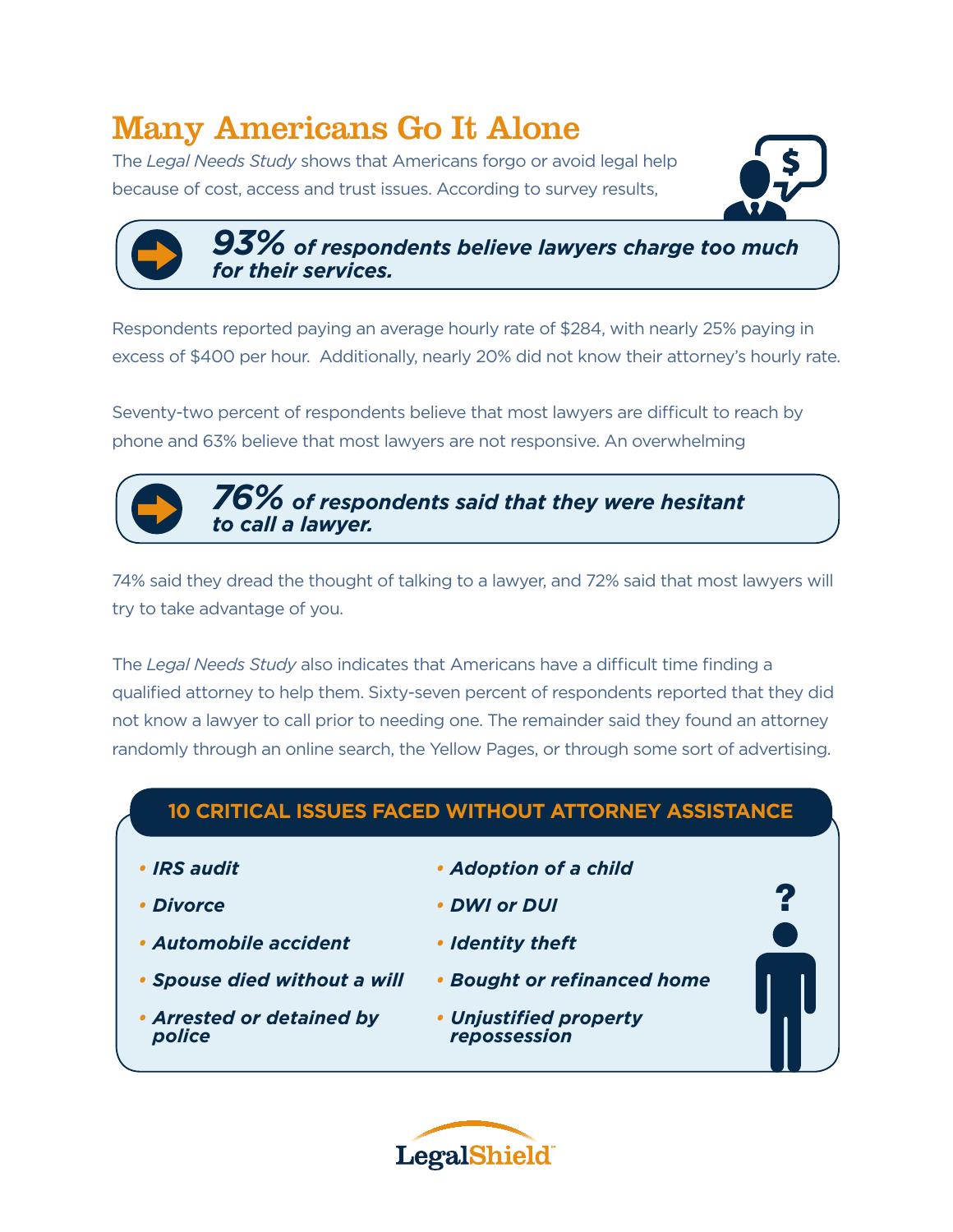### Legal Service Plans Offer A Solution

Despite facing significant legal issues on a regular basis, the *Legal Needs Study* shows that few Americans are proactive in taking steps to get the legal protection they need for themselves and their families.





*9 out of 10 respondents said if cost were more affordable, they would seek legal advice for even trivial issues such as a traffic ticket or the review of a rental agreement.* 

At the same time, however,



*Nearly 90% of Americans say they don't have any form of legal insurance or legal protection service that could make getting qualified legal help easy and affordable.* 

Even more troubling is the fact that two-thirds of Americans say they have never heard of any such plans or services.

When asked if they would be willing to pay \$20 per month to have unlimited access to qualified attorneys at an accomplished law firm for advice and counsel on legal issues – no matter how serious or trivial



*More than 60% reported they would be interested in purchasing legal protection.*